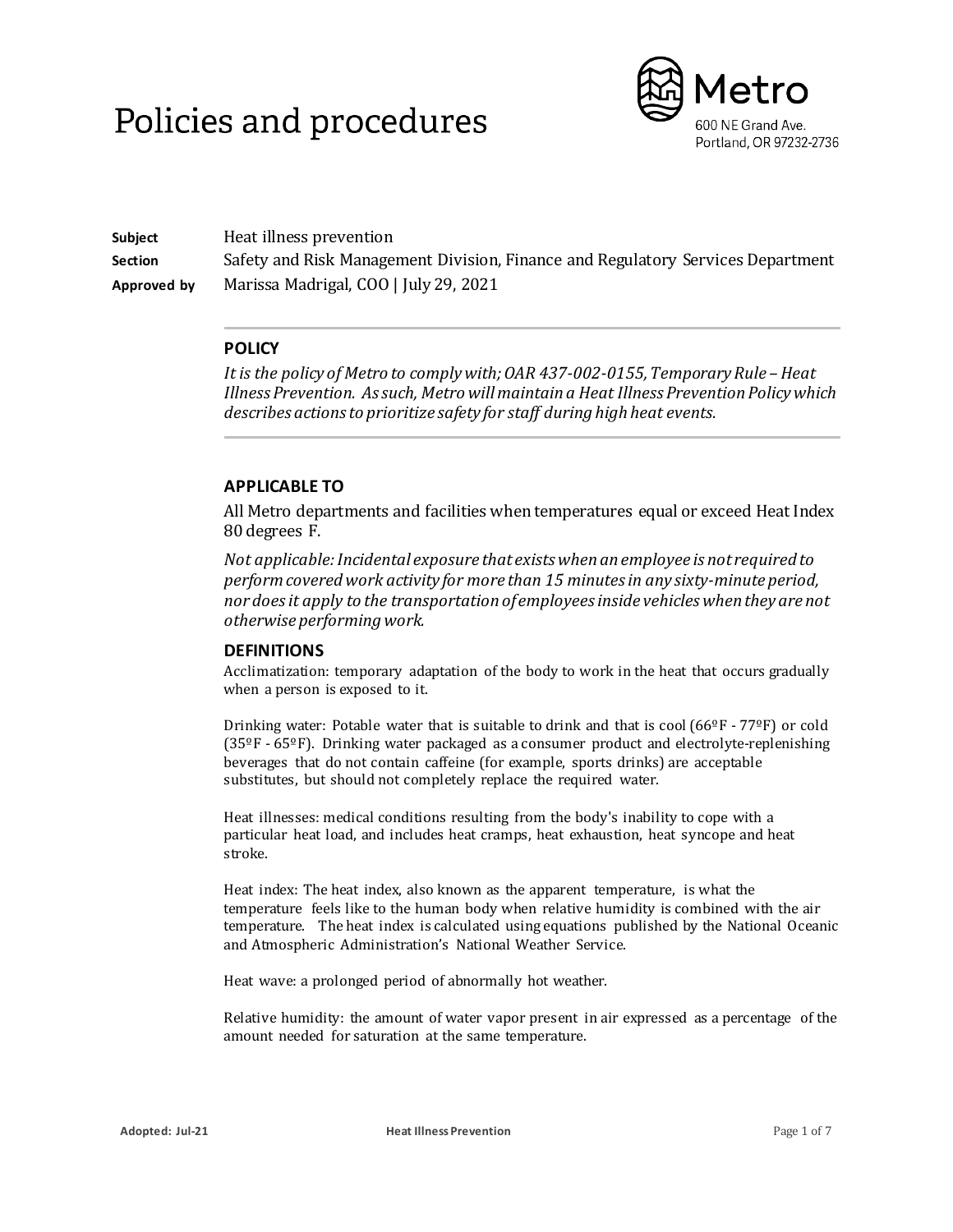Shade: blockage of direct sunlight. One indicator that blockage is sufficient is when objects do not cast a shadow in the area of blocked sunlight. Shade is not adequate when heat in the area of shade defeats the purpose of shade, which is to allow the body to cool. For example, a car sitting in the sun does not provide acceptable shade to a person inside it, unless the car is running with working air conditioning.

### **PROCEDURES**

Metro facility and venue supervisors and managers shall ensure the implementation of the following procedures at their worksite(s):

#### **1. Monitoring the weather**

Each day Supervisors will review weather forecasts for the following work day to allow for adjustments to schedules and assure the ability to implement the requirements of this policy if needed.

Prior to the start of each shift, forecasted temperatures and humidity will be compared to the Heat Index and precautions adjusted accordingly.

During each work shift a person will be designated to monitor the temperature and humidity for changes that may require work adjustments. Personnel can utilize the OSHA-NIOSH Heat Safety Tool App to obtain conditions for their geographical area (See Appendix A). Directors shall be notified of significant changes.

#### **2. Emergency medical plan**

Metro locations are required to develop an emergency medical plan to ensure the rapid provision of medical services to employees with major illnesses and injuries, and determine the services will be available in an emergency.

If it is determined that a physician or an ambulance with Emergency Medical Technicians is readily accessible, and the location has a designated 911 telephone number, sites may utilize the 911 service. Otherwise, sites must post the telephone number for the specific ambulance service at the work location. Personnel working at locations with an existing emergency plan should follow the emergency notification guidelines established for your site.

If the work location is not in proximity to emergency medical services, or if site personnel will respond to workplace emergencies, the emergency medical plan shall consist of arrangements for:

- a) Communication: Two-way radio, telephone, or provision for emergency communication to contact the emergency medical services.
- b) Transportation: Availability of transportation to a point where an ambulance can be met or to the nearest suitable medical facility. Vehicles provided for this purpose shall be available at all times, shall have right-of-way over all vehicles or equipment under the control of the employer, and shall be equipped so that due consideration can be given to the proper care and comfort of the injured employee.
- c) Qualified medical personnel at destination.
- d) All employees shall be knowledgeable concerning the qualified first aid person(s), the first aid requirements, and emergency medical plan.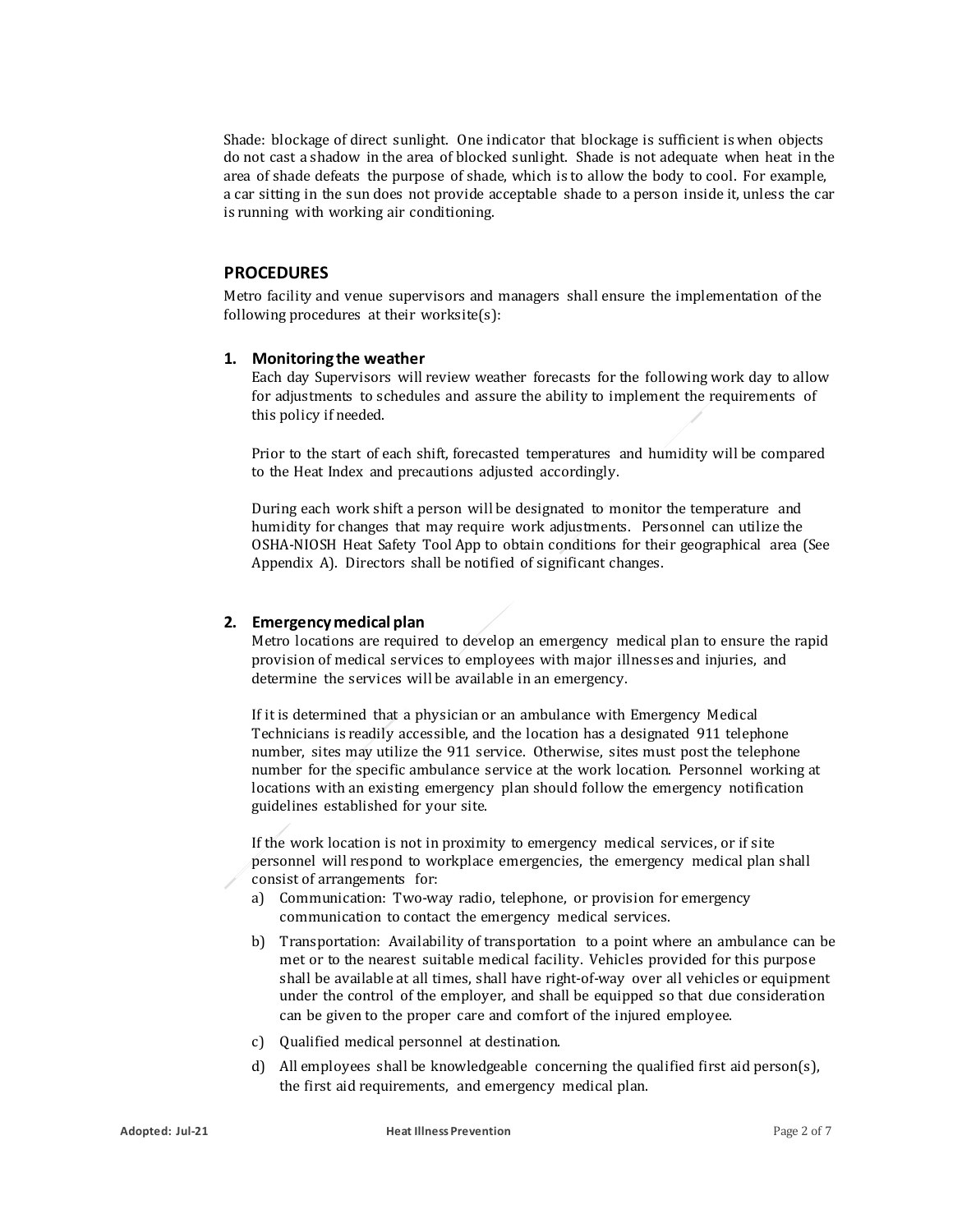#### Heat emergency response actions

Supervisors must take immediate action appropriate to the severity of the illness. If a supervisor observes signs or an employee reports symptoms of heat illness, the employee must be relieved from duty and provided with a sufficient means to reduce body temperature. Examples include, but are not limited to:

- Cooling blankets
- cooling vests, and
- fans

#### Severe heat illness symptoms and response

The supervisor must immediately implement emergency response procedures if the signs or symptoms are indicators of severe heat illness, such as:

- decreased level of consciousness
- staggering
- vomiting
- disorientation
- irrational behavior or convulsions

An employee exhibiting signs or symptoms of heat illness must be monitored and must not be left alone or sent home without being offered onsite first aid and/or being provided with emergency medical services in accordance with the emergency response plan.

#### **3. Heat preparedness guidance**

During a hot weather event, heat wave or heat spike, Supervisors shall consider implementing the following corrective options including:

- Reschedule heavy work to time of day or night with cooler temperatures
- Providing extra breaks
- Providing shade near where work is being performed
- Providing drinking water
- Stopping work for the day where feasible

Acclimatization: Adjust work tasks and/or workload

The body needs time to adapt when temperatures rise suddenly, and an employee risks heat illness by not taking it easy when a heat wave strikes or when starting a new job that exposes the employee to heat that the employee's body has not yet adjusted.

#### **80 degree heat index temperatures or higher**

The following measures shall be implemented at each worksite when the Heat Index equals or exceeds 80 degrees F.

#### Access to shade

Shade areas must be provided in the workplace. Shade areas can consist of natural or artificial means and must meet the following requirements:

- a) Open air or have mechanical ventilation for cooling
- b) Large enough to accommodate the number of employees on recovery or rest periods
- c) Located as close as practical to the work area

Shade areas provided for meal periods must be large enough to accommodate the number of employees on the meal period that remain onsite.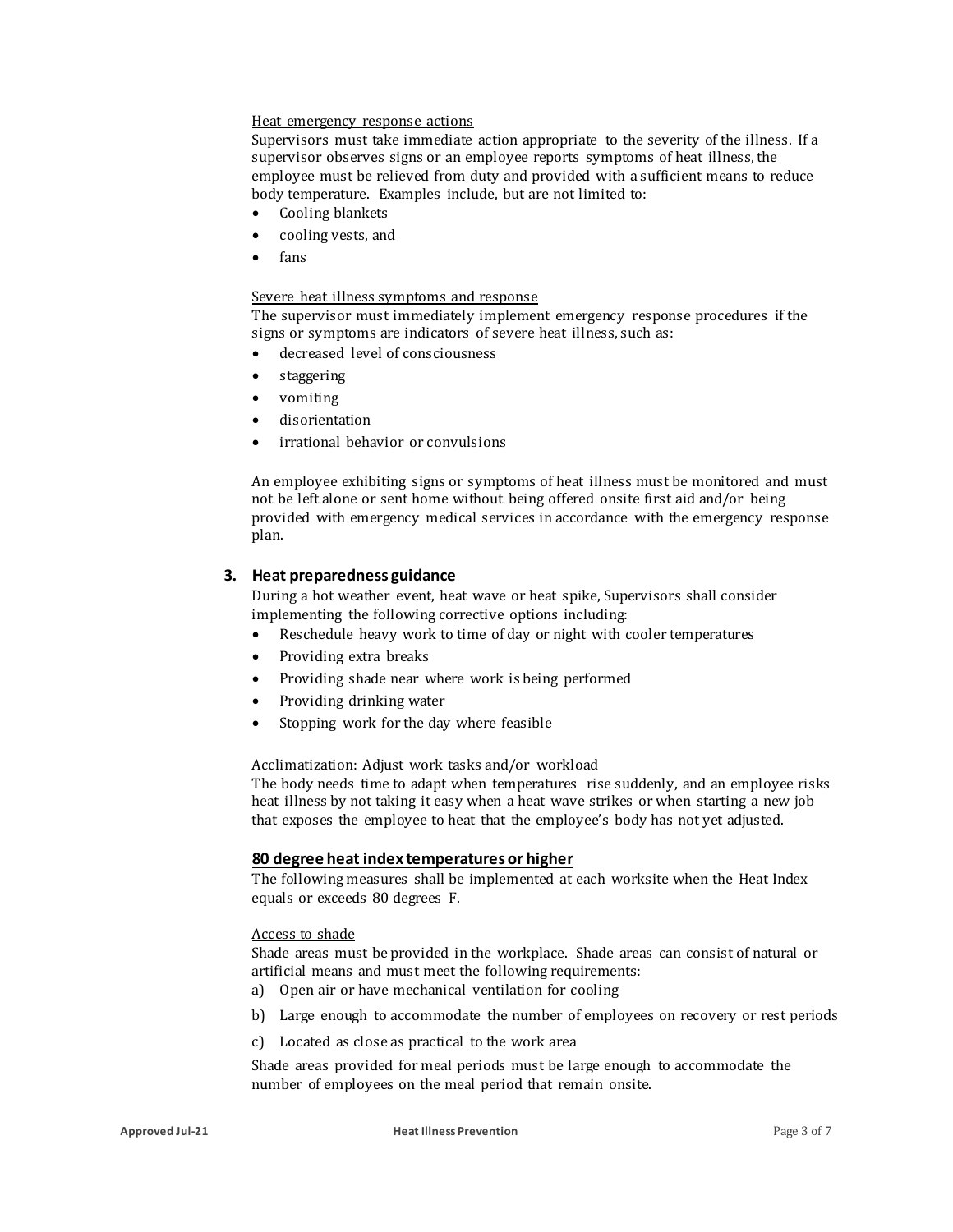Indoor, air conditioned spaces, if available, should be used instead of shaded areas for breaks and meals.

#### Cool down breaks

Employees are encouraged to take at least 5 minute cool down breaks as they need them and at least once every 2 hours.

#### Drinking water

When the Heat Index temperature equals or exceeds 80 degrees F., supervisors shall ensure employees are provided an adequate supply of drinking water (32oz per employee/per hour). The supervisors or their designees will act as Water Monitor. During a heat event, the Water Monitor will assess once an hour to see that all workers have access to drinking water.

#### **90 degree heat index temperatures or higher: High heat practices**

When the ambient heat index exceeds 90 degrees F., these additional practices will be implemented:

- a) An effective means of communication to report signs and symptoms of heat illness, assured for all employees
- b) Means for monitoring employees for heat-related signs and symptoms by any of the following:
	- − Radio or cell phone<br>− Mandatory buddy s
	- Mandatory buddy system
	- Other equally effective means of observation or communication
- c) Equip and designated one or more personnel to call for emergency services as part of their normal duties and will service this function during a heat event. See Heat Emergency Response Actions and Severe Heat Illness Symptoms below.
- d) Supervisors must ensure that each employee takes a minimum 10 minute rest break in the shade or air-conditioned space every 2 hours

#### **4. Heat illness prevention training**

All employees and supervisors will receive heat illness prevention training at least annually before reasonably anticipated work in conditions with Heat Index temperature equal or in excess of 80 degrees F. Training topics include:

- Risk factors for heat illness
- Provisions of this Heat Illness Prevention Plan
- Concept, importance and methods of acclimatization
- Importance of and how to report signs and symptoms of heat illness
- Effects of non-occupational factors (medications, alcohol, obesity, etc.)
- Common signs and symptoms of the different types of heat-related illness.
- The employee's right to exercise their rights under this standard without fear of retaliation.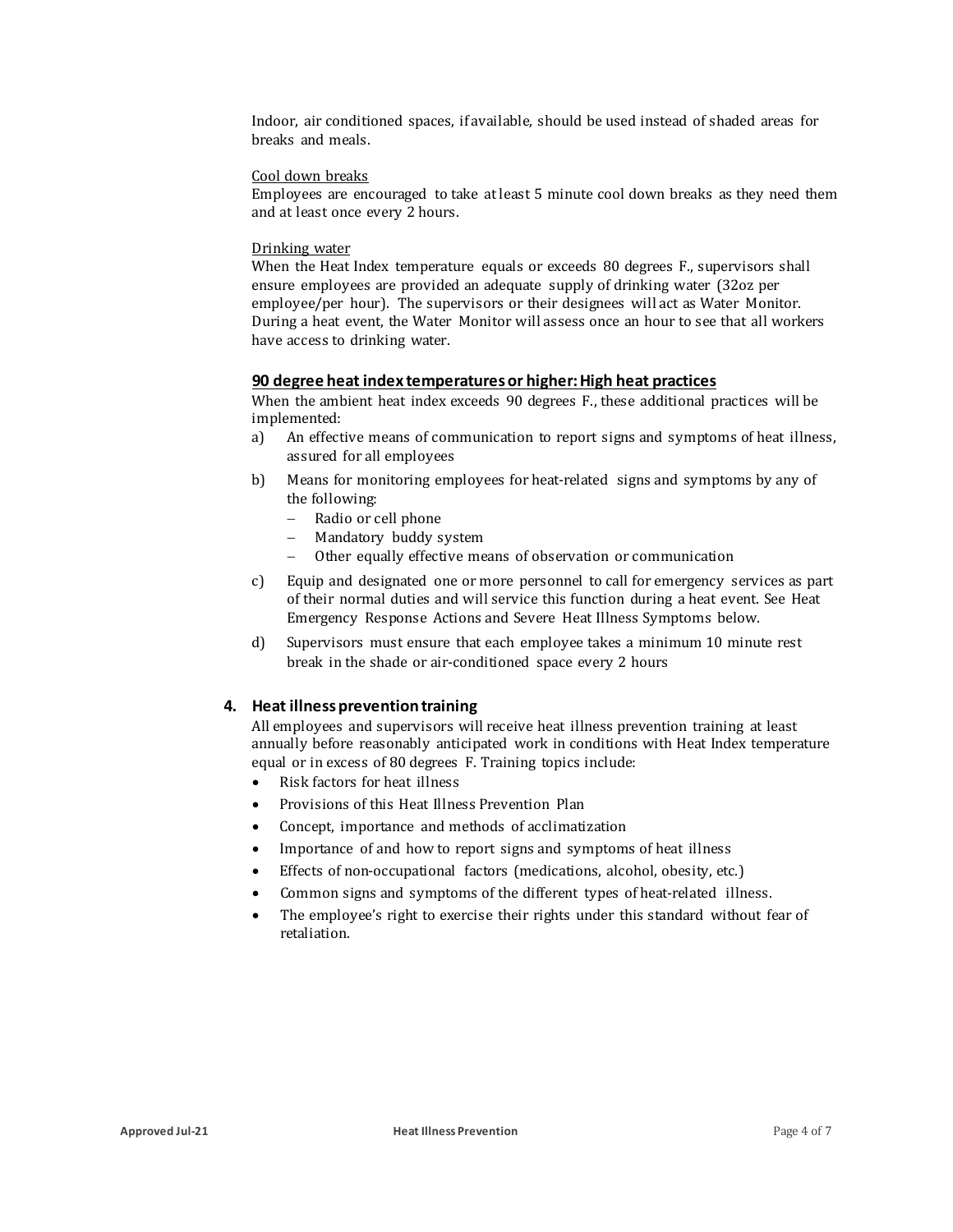## **RESPONSIBILITIES**

#### **Employees**

- All employees are responsible for protecting themselves from heat illnesses by following these guidelines for prevention and immediately reporting any signs or symptoms to their supervisor.
- Employees are required to participate in training as outlined in this policy.

#### **Supervisors**

- Shall ensure there is an emergency plan specific to the work location
- Shall ensure the implementation of this policy in the workplace

#### **Department directors**

• Shall ensure resources are available to implement this policy

#### **Safety and Risk Management Division**

- Develops and maintains this policy
- Develops training and ensures personnel are trained in accordance with this policy
- Audits Metro worksite adherence to this policy

## **REFERENCES**

- OAR 437-002-0155 *Temporary Rule* Heal Illness Prevention
- OAR 437-002-0161 Medical Services and First Aid

## **ATTACHMENTS**

Appendix A OSHA-NIOSH Heat Safety Tool NOAA's National Weather Service Heat Index

Appendix B Potential best practices:Heat related illness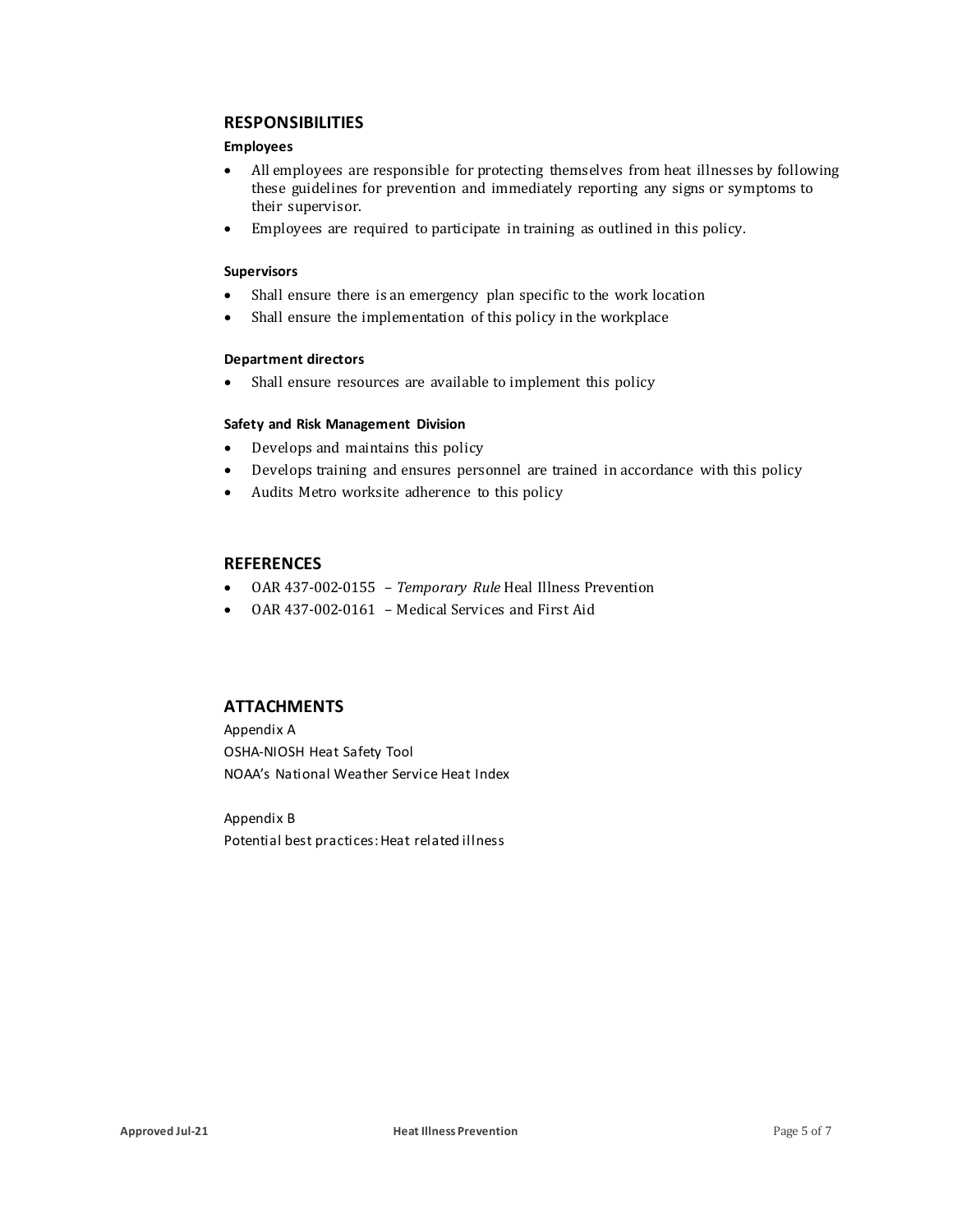## **APPENDIX A**

#### **OSHA-NIOSH Heat Safety Tool**

Smartphone app available for iOS and Android devices. View tool guidance and download applications from the CDC[: https://www.cdc.gov/niosh/topics/heatstress/heatapp.html](https://www.cdc.gov/niosh/topics/heatstress/heatapp.html)



# OSHA-NIOSH Heat Safety Tool

**Centers For Disease Control and Prevention** 

#46 in Weather \*\*\*\*\* 2.7 + 88 Ratings

Free

#### **NOAA's National Weather Service Heat Index**

Available at [https://www.weather.gov /safety/heat-index](https://www.weather.gov/safety/heat-index)

# **NOAA's National Weather Service**

**Heat Index** Temperature (°F)

|                       |     |    | 82 | 84  | 86  | 88  | 90  | 92  | 94  | 96  | 98  | 100     | 102  | 104 | 106 | 108        | 110 |
|-----------------------|-----|----|----|-----|-----|-----|-----|-----|-----|-----|-----|---------|------|-----|-----|------------|-----|
| Relative Humidity (%) |     |    |    | 83  | 85  | 88  | 91  | 94  | 97  | 101 | 105 | 109     | 4    | 119 | 124 | <b>AND</b> | 136 |
|                       | 45  | 80 | 82 | 84  | 87  | 89  | 93  | 96  | 100 | 104 | 109 | 4<br>11 | 119  | 124 | 130 | -137       |     |
|                       | 50  |    | 83 | 85  | 88  | 91  | 95  | 99  | 103 | 108 | 113 | 118     | 124  | 131 | 137 |            |     |
|                       | 55  | 81 | 84 | 86  | 89  | 93  | 97  | 101 | 106 | 112 | 117 | 124     | 130  | 137 |     |            |     |
|                       | 60  | 82 | 84 | 88  | 91  | 95  | 100 | 105 | 110 | 116 | 123 | 129     | -137 |     |     |            |     |
|                       | 65  | 82 | 85 | 89  | 93  | 98  | 103 | 108 | 114 | 121 | 128 | 136     |      |     |     |            |     |
|                       | 70  | 83 | 86 | 90  | 95  | 100 | 105 | 112 | 119 | 126 | 134 |         |      |     |     |            |     |
|                       | 75  | 84 | 88 | 92  | 97  | 103 | 109 | 116 | 124 | 132 |     |         |      |     |     |            |     |
|                       | 80  | 84 | 89 | 94  | 100 | 106 | 113 | 121 | 129 |     |     |         |      |     |     |            |     |
|                       | 85  | 85 | 90 | 96  | 102 | 110 | 117 | 126 | 135 |     |     |         |      |     |     |            |     |
|                       | 90  | 86 | 91 | 98  | 105 | 113 | 122 | 131 |     |     |     |         |      |     |     |            |     |
|                       | 95  | 86 | 93 | 100 |     |     | 127 |     |     |     |     |         |      |     |     |            |     |
|                       | 100 | 87 | 95 | 103 | 112 | 121 | 132 |     |     |     |     |         |      |     |     |            |     |

#### Likelihood of Heat Disorders with Prolonged Exposure or Strenuous Activity

Danger

 $\Box$  Caution

Extreme Caution

- -

Extreme Danger